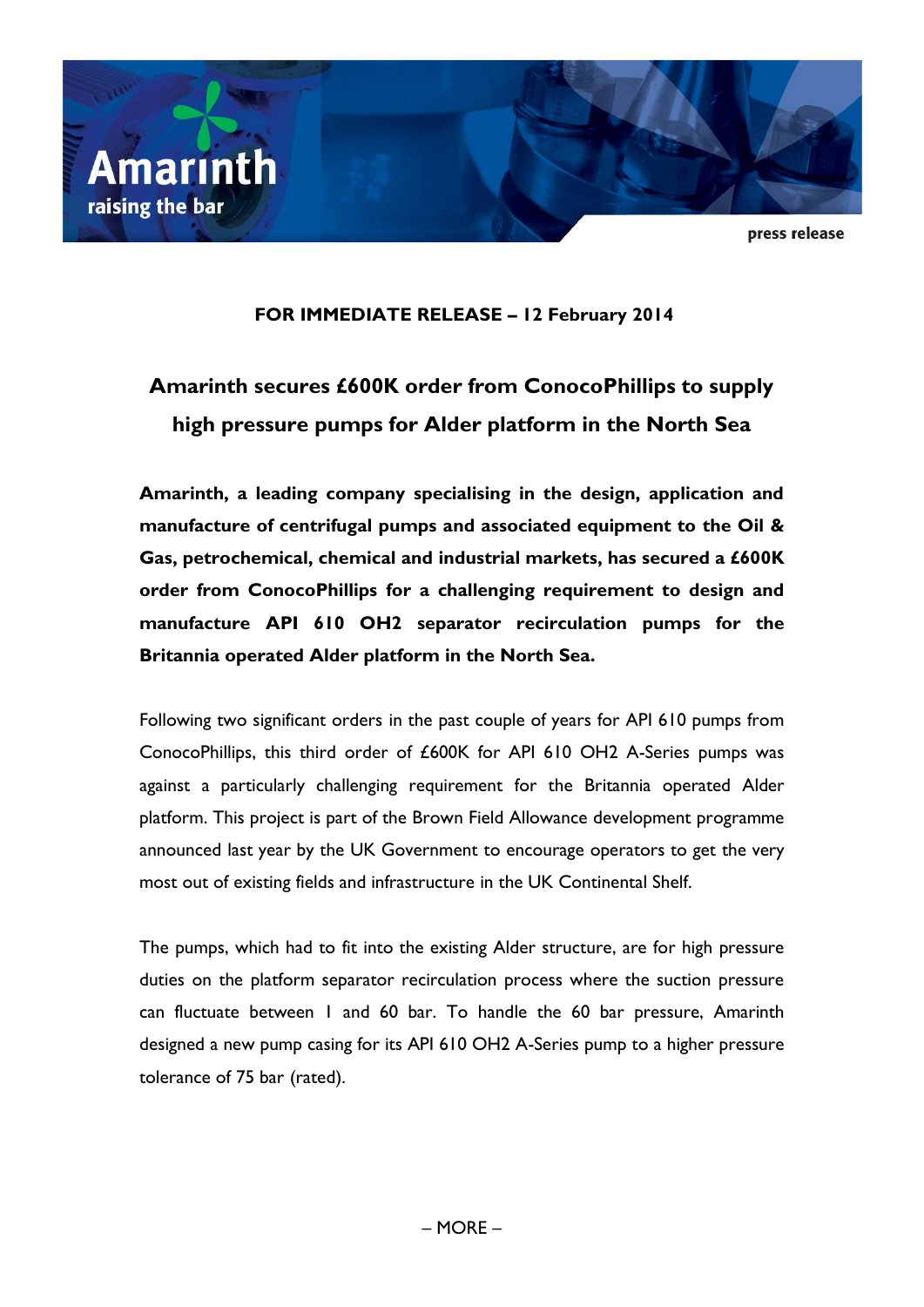The very large fluctuations in pressure also meant that the more complex API 682 Plan 53C seal support system was required which uses a take-off from the pump in order to continually balance the seal pressure with the pressure of the pump.

Oliver Brigginshaw, Managing Director of Amarinth, commented: "We are very pleased with this latest order from ConocoPhillips. Developing brown fields to extract their remaining oil reserves requires an interactive flexible approach to engineering in order to design and package solutions that will meet the complex design challenges of the equipment as well as fit within the restrictive confines of existing infrastructure. We are extremely pleased to have delivered this successfully to the Alder platform and are currently looking forward to working on further projects in this sector."

– END –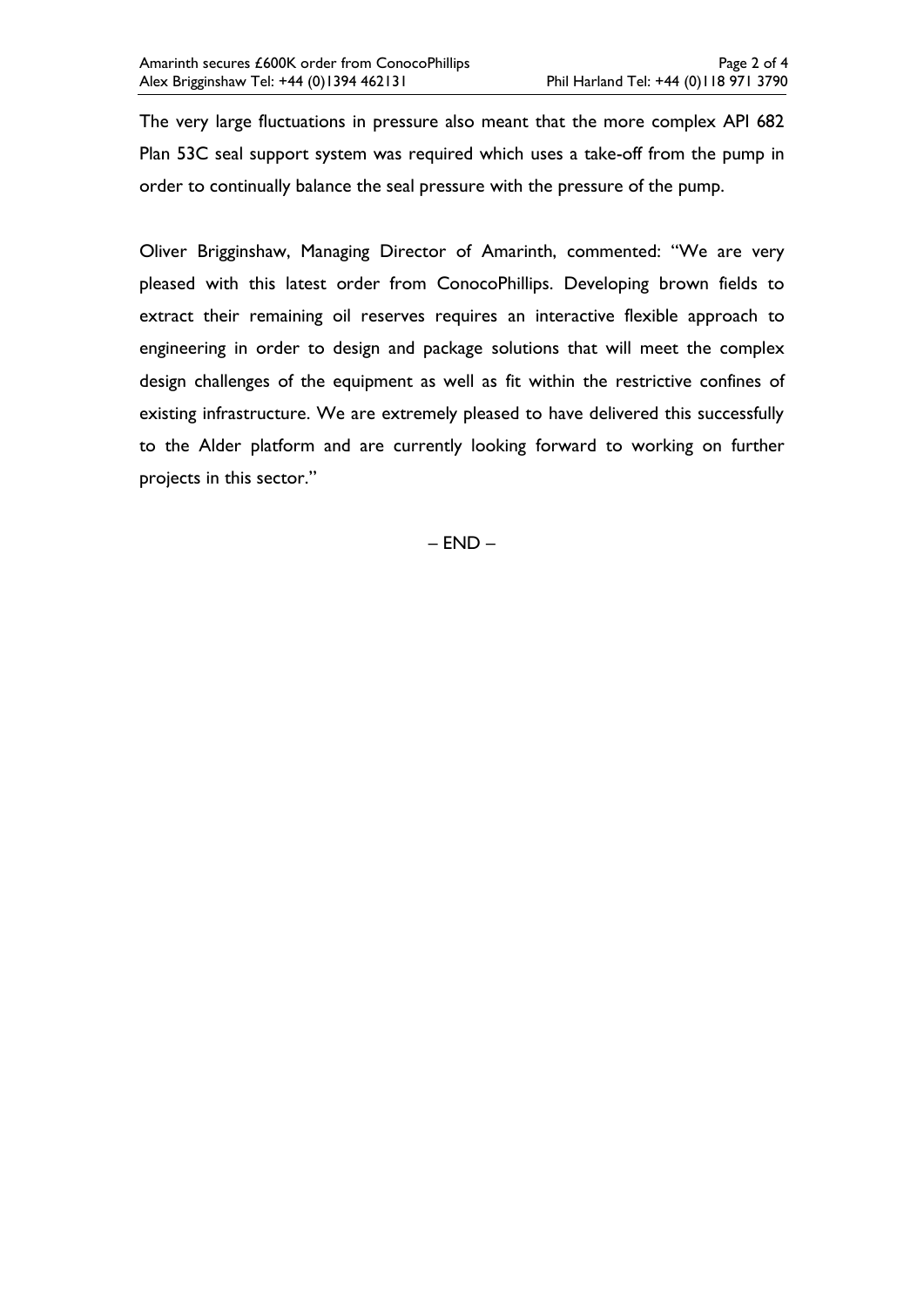# **OPTIONAL PANEL or BOX ITEMS**



Rendering of the new Alder platform topside development